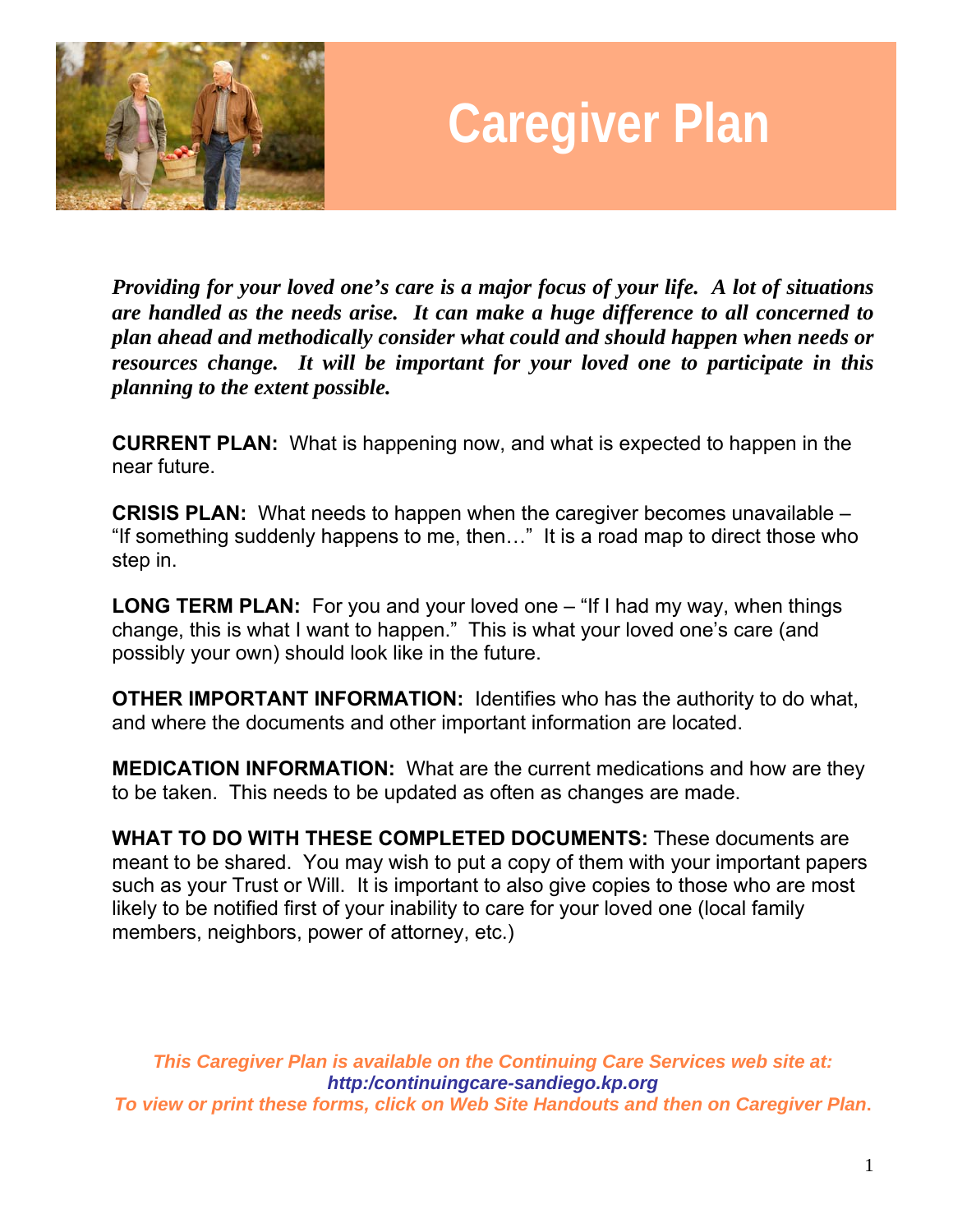

## **Current Plan**

*What is happening now, and what is expected to happen in the near future.* 

Who is caring for your loved one? You? Someone else? Does the primary caregiver get respite (a break from caregiving) as needed? Does the person providing the respite care know what to do and who to call in case of an emergency?

By listing the people currently involved with your loved one's care, you won't have to search for a name or phone number. If a crisis occurs, anyone stepping in can immediately know what the current plan is and who to contact about it.

Reviewing this plan also helps you to look at all these different aspects. Have you considered changing who provides care, or where it is provided? Do you need to?

### **PLEASE NOTE: This document is only useful if someone knows it exists and knows where to find it!**

| For                      | <b>Medical Record #</b>                                           |              |                |  |
|--------------------------|-------------------------------------------------------------------|--------------|----------------|--|
| <b>Primary Caregiver</b> |                                                                   |              |                |  |
|                          | Name                                                              |              | Home #         |  |
|                          | Work $#$                                                          |              | Mobile #       |  |
| <b>Primary Diagnoses</b> |                                                                   |              |                |  |
| <b>Primary Physician</b> | Name                                                              |              | 1-800-290-5000 |  |
| Other Physician:         |                                                                   |              |                |  |
|                          | Name                                                              |              | Phone          |  |
| Other Physician:         | Name                                                              |              | Phone          |  |
|                          | Responsible Person (conservator, health care agent, spouse, etc.) |              |                |  |
| Name                     |                                                                   | Relationship | Home #         |  |
|                          | Work#                                                             |              | Mobile #       |  |
| Alternate:               |                                                                   |              |                |  |
| Name                     |                                                                   | Relationship | Home #         |  |
|                          | Work#                                                             |              | Mobile #       |  |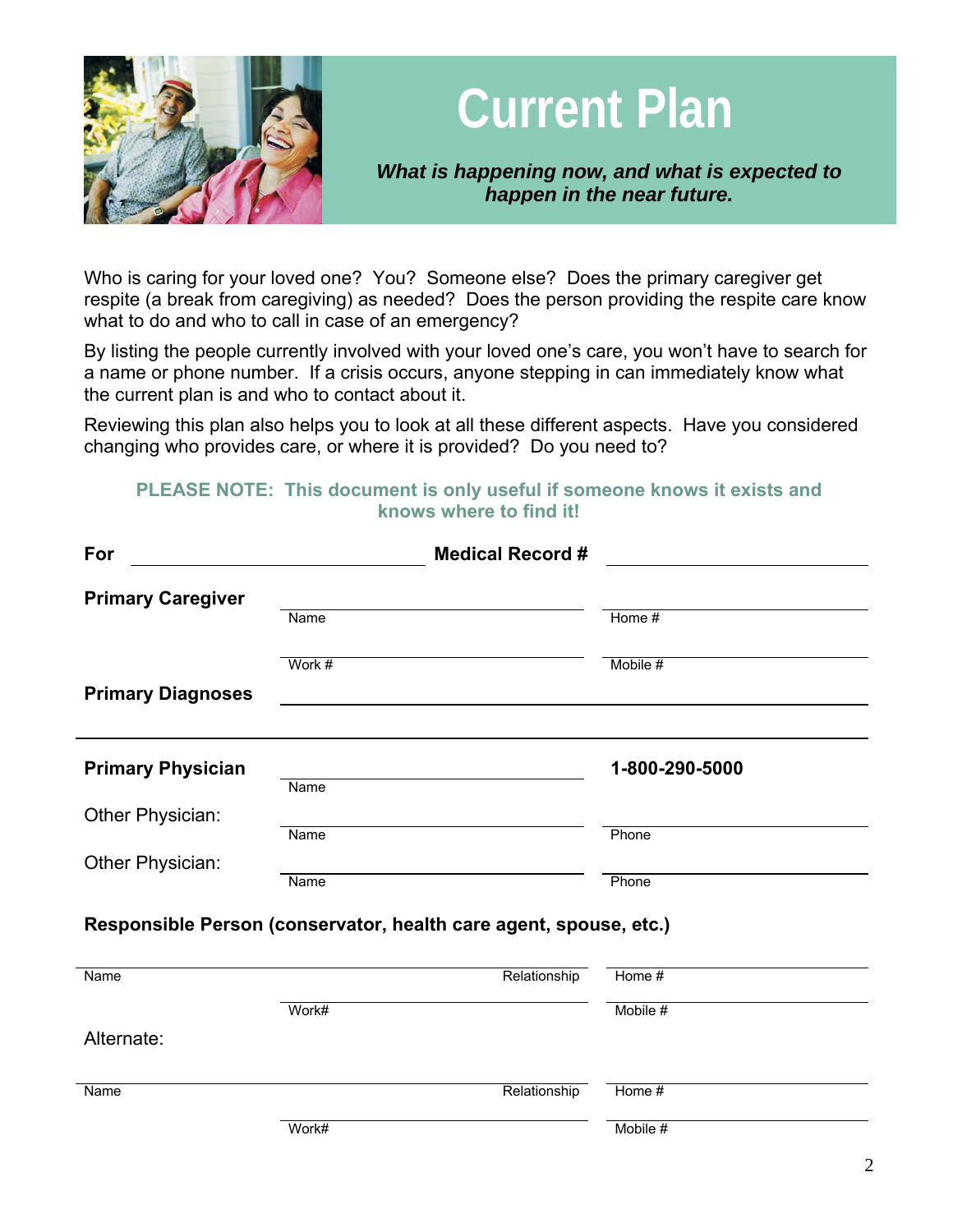## **Respite Provided By**

|                                          | Name/Agency                                                                        | Phone              |
|------------------------------------------|------------------------------------------------------------------------------------|--------------------|
|                                          | Name/Agency                                                                        | Phone              |
| <b>In-Home Help</b>                      |                                                                                    |                    |
|                                          | Name/Agency                                                                        | Phone              |
|                                          | Name/Agency                                                                        | Phone              |
| Other Care (Adult Day Health Care, Etc.) |                                                                                    |                    |
|                                          | Name/Agency                                                                        | Phone              |
|                                          | Name/Agency                                                                        | Phone              |
| <b>Transportation</b>                    |                                                                                    |                    |
|                                          | Name/Agency                                                                        | Phone              |
|                                          | Name/Agency                                                                        | Phone              |
| <b>Housing Alternative</b>               | $\Box$ Assisted Living<br>Board & Care<br>$\Box$                                   | □ Nursing Home/SNF |
| <b>Facility Name</b>                     |                                                                                    | Phone              |
| Address                                  |                                                                                    | City/State         |
|                                          |                                                                                    |                    |
| <b>Facility Name</b>                     |                                                                                    | Phone              |
| Address                                  |                                                                                    | City/State         |
| <b>Facility Name</b>                     |                                                                                    | Phone              |
| Address                                  |                                                                                    | City/State         |
|                                          | <b>Paying for the care</b> $\Box$ Private Pay $\Box$ LTC Insurance $\Box$ Medi-Cal | $\Box$ IHSS        |
| Name/Worker                              | Policy/Account#                                                                    | Phone              |
| Name/Worker                              | Policy/Account#                                                                    | Phone              |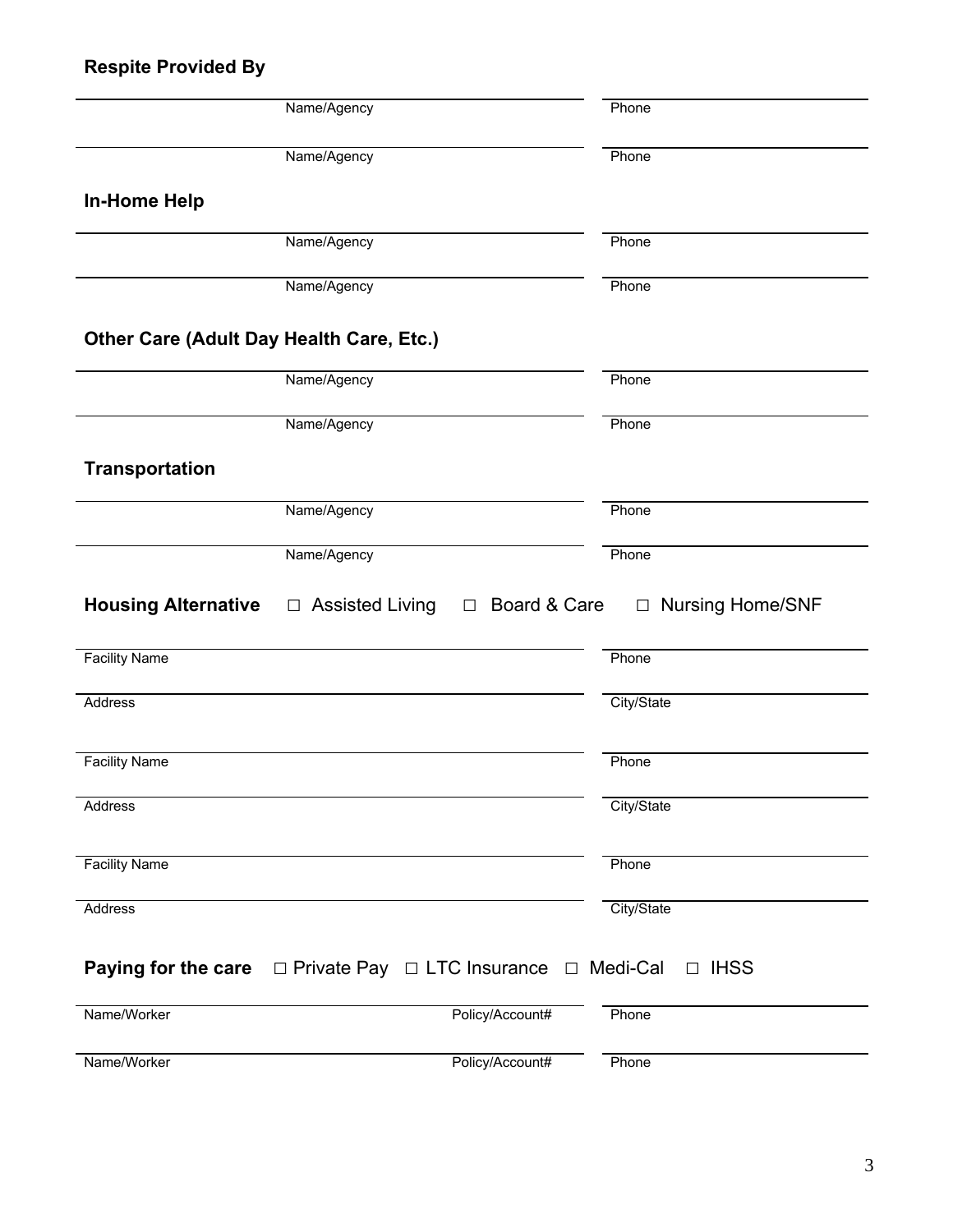

## **Crisis Plan**

*What needs to happen when the caregiver becomes unavailable – "If something suddenly happens to me then…" It is a road map to direct those who step in.* 

This plan needs to be detailed and explicit so anyone can understand and follow it. The more specific it is the better. It also needs to be easy to find for emergency personnel, a neighbor, or whoever becomes aware of the situation first. Giving a copy of the Crisis Plan to the person you have designated to take over is also a good idea.

Key questions that the Crisis Plan addresses include: **How** does one need to take care of your loved one including diet, medications, safety issues (e.g., "must have assistance with transfers," "deadbolt the front door at night")? **Who** will become responsible for making decisions? Paying bills? Providing transportation? Providing care/supervision? Is there an alternate Power of Attorney for Health Care? Other questions to be addressed include—**Where** will the money to pay for care come from? **Where** will the care be provided?

#### **PLEASE NOTE: This document is only useful if someone knows it exists and knows where to find it!**

| For                        | <b>Medical Record #</b>                    |                    |
|----------------------------|--------------------------------------------|--------------------|
| Care will be provided at:  |                                            |                    |
| Home with Caregiver        |                                            |                    |
| Name/Agency                |                                            | Phone #            |
|                            |                                            | Alternate Phone #  |
| Name/ Agency               |                                            | Phone #            |
|                            |                                            | Alternate Phone #  |
| Name/ Agency               |                                            | Phone #            |
|                            |                                            | Alternate Phone #  |
| <b>Housing Alternative</b> | $\Box$ Assisted Living $\Box$ Board & Care | □ Nursing Home/SNF |
| <b>Facility Name</b>       |                                            | Phone              |
| Address                    |                                            | City/State         |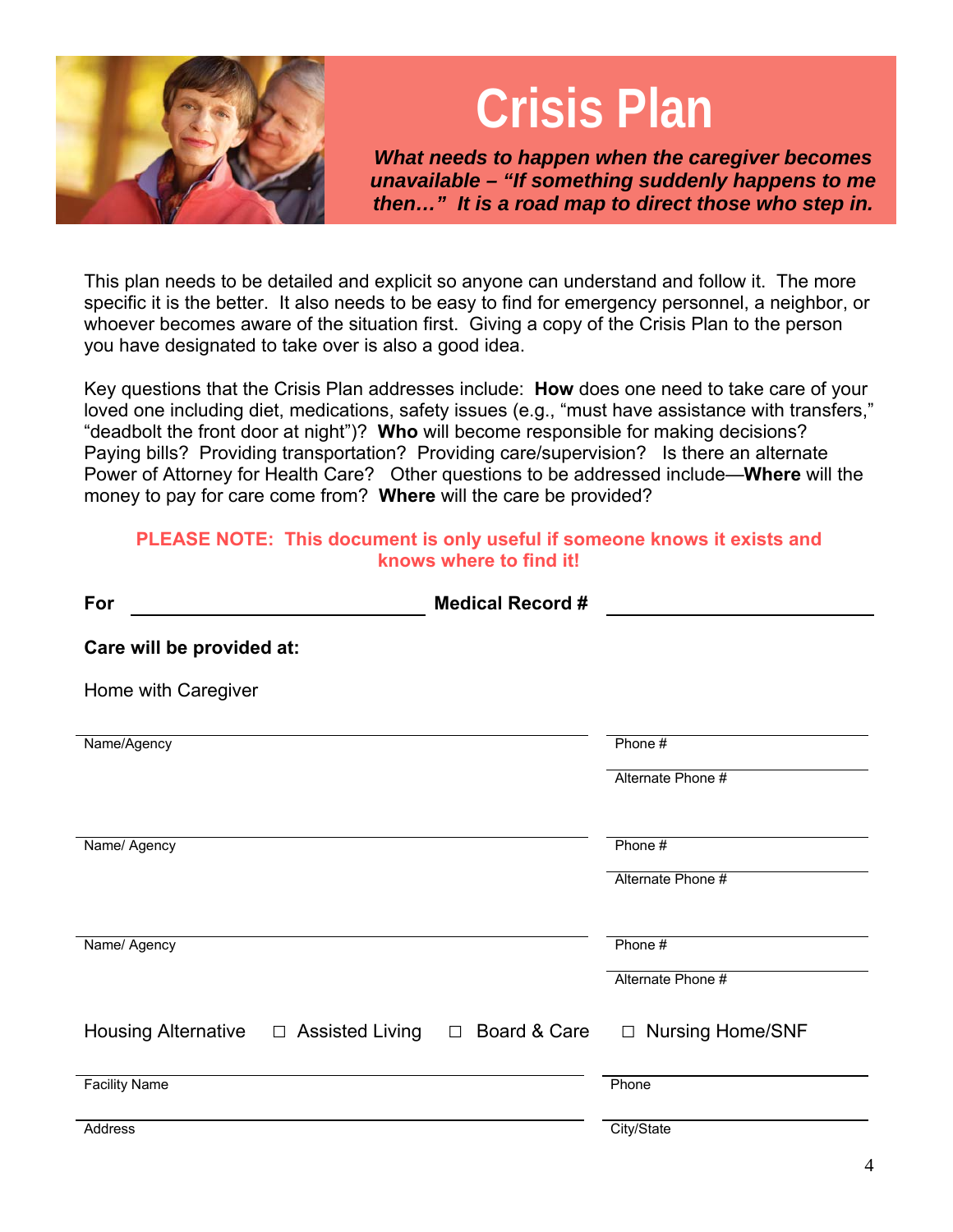## Housing Alternative continued

| <b>Facility Name</b>                           | Phone      |
|------------------------------------------------|------------|
| Address                                        | City/State |
| <b>Facility Name</b>                           | Phone      |
| Address                                        | City/State |
| <b>Immediate Needs</b>                         |            |
|                                                |            |
|                                                |            |
| <b>Designated Alternate Decision Maker(s):</b> |            |
| Name                                           | Home $#$   |
|                                                | Work #     |
| Address                                        | Mobile #   |
| Name                                           | Home #     |
|                                                | Work #     |
| Address                                        | Mobile #   |
| <b>Respite Provided By</b>                     |            |
| Name                                           | Phone      |
| Name                                           | Phone      |
| Please notify these people of this crisis:     |            |
| Name                                           | Phone      |
| Name                                           | Phone      |
| Name                                           | Phone      |
| Name                                           | Phone      |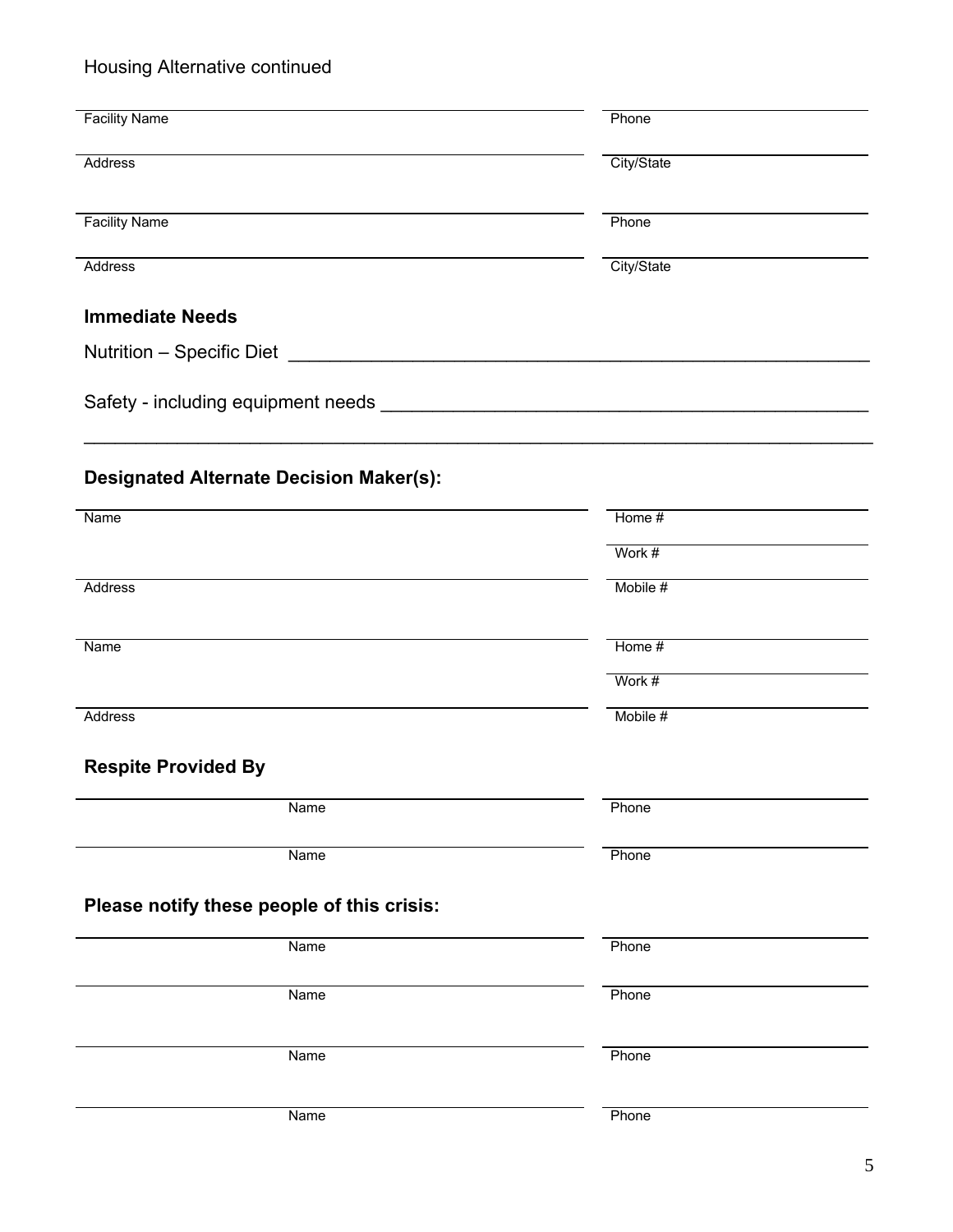

**Long Term Plan**

*For you and your loved one – "If I had my way, when things change, this is what I want to happen." This is what your loved one's care (and possibly your own) should look like in the future.*

This section is to encourage you to think about and consider the future. When you are no longer able to manage your loved one's care, then what? When keeping up your house and yard is too much, what then? What happens if both you and your loved one need assistance?

Of course, the follow-up to thinking about and creating a Long Term Plan is – "What do I need to do **now** to make this Long Term Plan a realistic one?

### **PLEASE NOTE: This document is only useful if someone knows it exists and knows where to find it!**

| For                             | <b>Medical Record #</b> |       |  |
|---------------------------------|-------------------------|-------|--|
| <b>Respite Provided By</b>      |                         |       |  |
| Name                            |                         | Phone |  |
| Name                            |                         | Phone |  |
| <b>In-Home Help</b>             |                         |       |  |
| Name/Agency                     |                         | Phone |  |
| Name/Agency                     |                         | Phone |  |
| <b>Adult Day Health Care</b>    |                         |       |  |
| Name                            |                         | Phone |  |
| Name                            |                         | Phone |  |
| <b>Transportation Resources</b> |                         |       |  |
| Name                            |                         | Phone |  |
| Name                            |                         | Phone |  |
| Name                            |                         | Phone |  |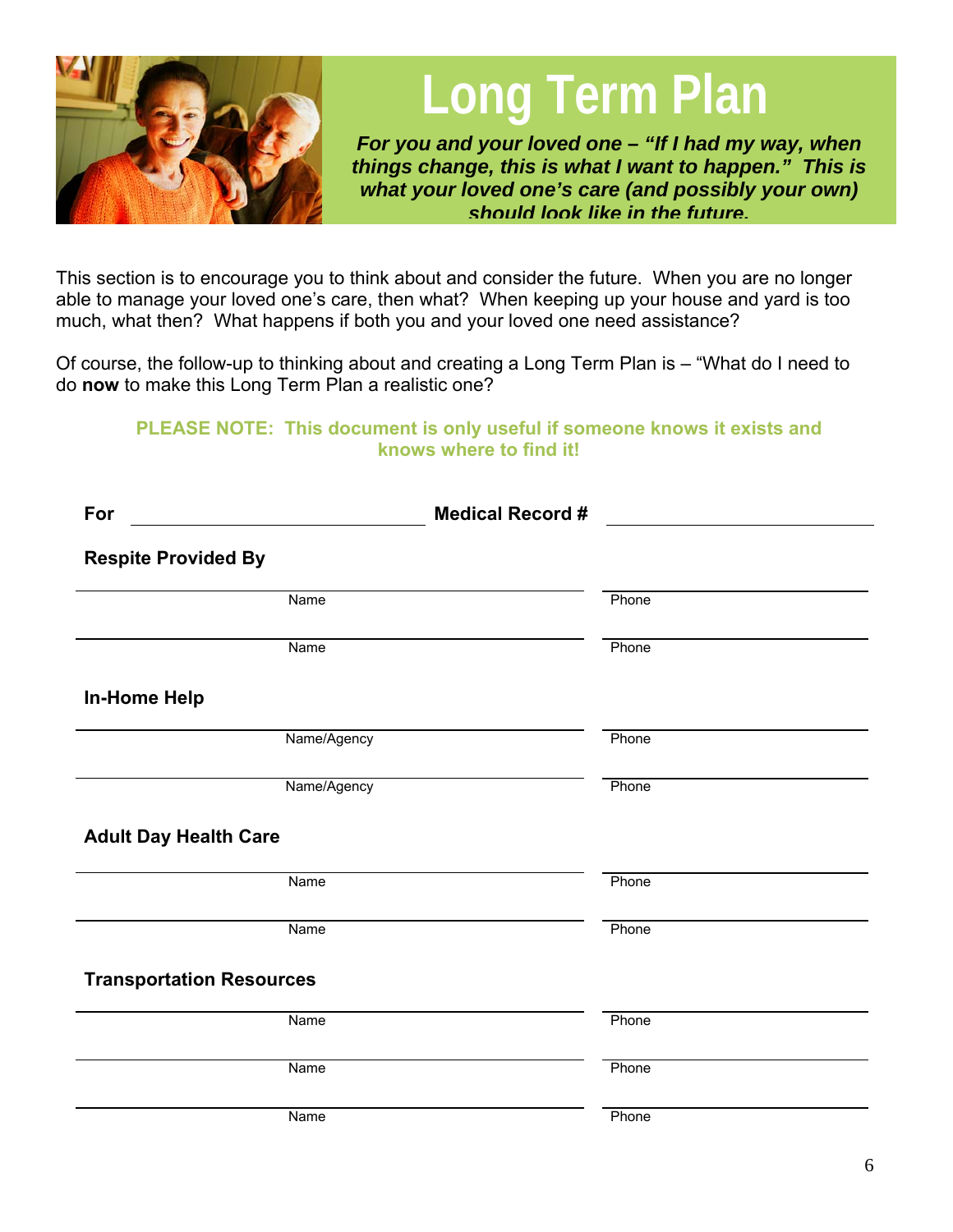#### **Housing Alternative:**

Assisted Living/Board & Care

| Phone      |
|------------|
|            |
| City/State |
| Phone      |
| City/State |
| Phone      |
| City/State |
| Phone      |
|            |
| City/State |
|            |
| Phone      |
| City/State |
| Phone      |
|            |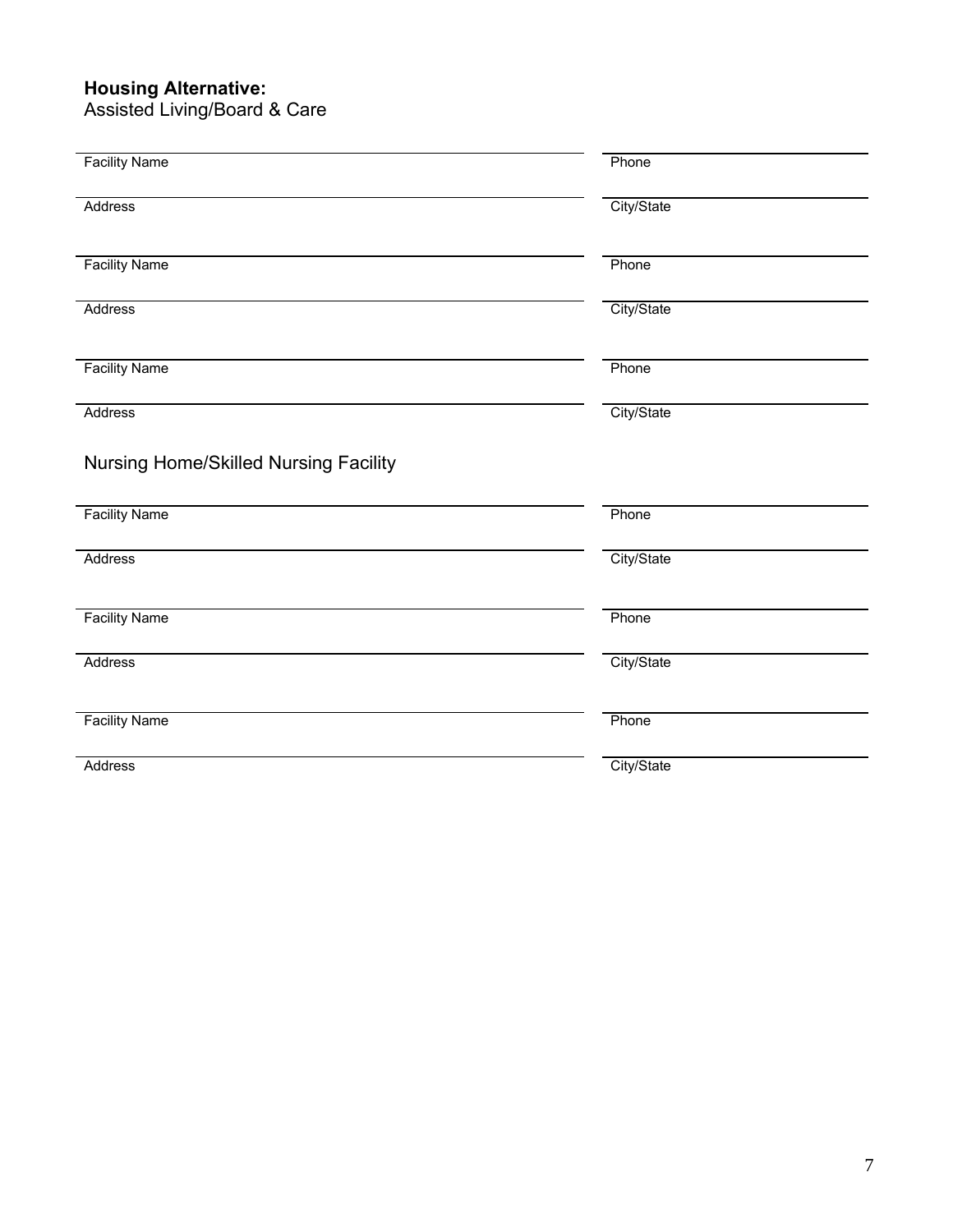

## **Other Important Information**

*Advance Health Care Directive, conservatorship, will, trust, authorizations and finances. Identifies who has the authority to do what, and where the documents and accounts are.* 

### **PLEASE NOTE: This document is only useful if someone knows it exists and knows where to find it!**

| For                                                                                                                                                                                                                                  | <b>Medical Record #</b> |          |  |
|--------------------------------------------------------------------------------------------------------------------------------------------------------------------------------------------------------------------------------------|-------------------------|----------|--|
| Legal<br><b>Advance Health Care Directive</b>                                                                                                                                                                                        |                         |          |  |
| Agent                                                                                                                                                                                                                                |                         | Phone    |  |
| Alternate Agent                                                                                                                                                                                                                      |                         | Phone    |  |
| <b>Location of form Example 2008</b>                                                                                                                                                                                                 |                         |          |  |
| Conservatorship                                                                                                                                                                                                                      |                         |          |  |
| Conservator                                                                                                                                                                                                                          |                         | Phone    |  |
| Location of form <u>example and the set of the set of the set of the set of the set of the set of the set of the set of the set of the set of the set of the set of the set of the set of the set of the set of the set of the s</u> |                         |          |  |
| Will, Trust                                                                                                                                                                                                                          |                         |          |  |
| Executor                                                                                                                                                                                                                             |                         | Phone    |  |
|                                                                                                                                                                                                                                      |                         |          |  |
| Signed Authorization for release and/or disclosure of medical information                                                                                                                                                            |                         |          |  |
|                                                                                                                                                                                                                                      |                         |          |  |
| <b>Financial</b><br>Who can pay the bills? (DPOA finance, Fiduciary, Lawyer)                                                                                                                                                         |                         |          |  |
| Name                                                                                                                                                                                                                                 | Relationship            | Home #   |  |
| Work#                                                                                                                                                                                                                                |                         | Mobile # |  |

Where to find bills, account #'s, etc. \_\_\_\_\_\_\_\_\_\_\_\_\_\_\_\_\_\_\_\_\_\_\_\_\_\_\_\_\_\_\_\_\_\_\_\_\_\_\_\_\_\_\_\_\_\_\_